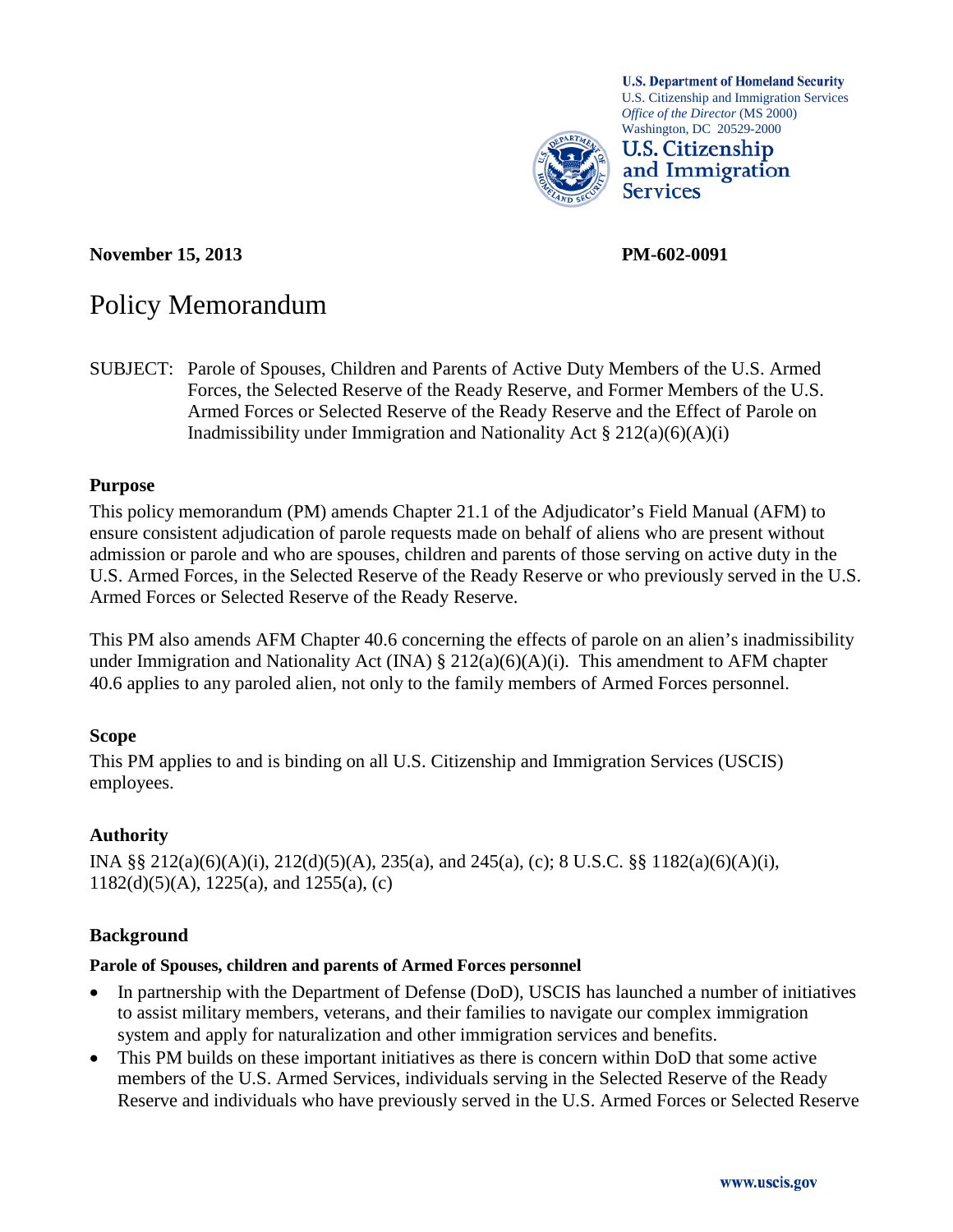of the Ready Reserve face stress and anxiety because of the immigration status of their family members in the United States.

- Military preparedness can potentially be adversely affected if active members of the U.S. Armed Forces and individuals serving in the Selected Reserve of the Ready Reserve, who can be quickly called into active duty, worry about the immigration status of their spouses, parents and children.
- Similarly, our veterans, who have served and sacrificed for our nation, can face stress and anxiety because of the immigration status of their family members in the United States. We as a nation have made a commitment to our veterans, to support and care for them. It is a commitment that begins at enlistment, and continues as they become veterans.
- Responding to these and similar concerns by several Members of Congress about soldiers and veterans, the Secretary of Homeland Security on August 30, 2010 emphasized the Department's commitment to assisting military families. The Secretary identified several of the discretionary tools that the Department utilizes "to help military dependents secure permanent immigration status in the United States as soon as possible." Among the tools listed was "parole … to minimize periods of family separation, and to facilitate adjustment of status within the United States by immigrants who are the spouses, parents and children of military members."
- INA  $\S 212(d)(5)(A)$  gives the Secretary the discretion, on a case-by-case basis, to "parole" for "urgent humanitarian reasons or significant public benefit" an alien applying for admission to the United States. Although it is most frequently used to permit an alien who is outside the United States to come into U.S. territory, parole may also be granted to aliens who are already physically present in the U.S. without inspection or admission. This latter use of parole is sometimes called "parole in place." The legal authority for granting parole in place was formally recognized by the then-Immigration and Naturalization Service (INS) General Counsel in a 1998 opinion.<sup>[2](#page-1-1)</sup> That opinion was endorsed the following year in a memorandum by the then-INS Commissioner.<sup>[3](#page-1-2)</sup> In 2007, the then-DHS General Counsel concurred with the 1998 INS General Counsel's opinion in relevant part.<sup>[4](#page-1-3)</sup> The basic authority for parole in place is INA  $\S 212(d)(5)(A)$ , which expressly grants discretion to parole "any alien applying for admission to the United States." INA §  $235(a)(1)$ , in turn, expressly defines an applicant for admission to include "an alien present in the United States who has not been admitted."

<span id="page-1-0"></span><sup>&</sup>lt;sup>1</sup> See Letter from Hon. Janet Napolitano, Sec. of Homeland Security, to Hon. Zoe Lofgren, U.S. House of Representatives

<span id="page-1-1"></span><sup>(</sup>Aug. 30, 2010).<br><sup>2</sup> Memorandum from Paul W. Virtue, INS General Counsel, to INS officials, "Authority to Parole Applicants for Admission Who Are Not Also Arriving Aliens," Legal Op. 98-10 (Aug. 21, 1998), 1998 WL 1806685

<span id="page-1-2"></span><sup>&</sup>lt;sup>3</sup> Memorandum from Doris Meissner, INS Commissioner, to INS officials, "Eligibility for Permanent Residence Under the Cuban Adjustment Act Despite Having Arrived at a Place Other than a designated Port-of-Entry" (Apr. 19, 1999), reprinted in 76 Interpreter Releases 676, 684, App. 1 (May 3, 1999).

<span id="page-1-3"></span><sup>&</sup>lt;sup>4</sup> Memorandum from Gus P. Coldebella, DHS General Counsel, to DHS officials, "Clarification of the Relation Between Release under Section 236 and Parole under Section 212(d)(5) of the Immigration and Nationality Act" (Sept. 28, 2007). The same DHS General Counsel's opinion rejected a conclusion that Mr. Virtue had reached on a separate issue related to release from detention under INA § 236(a)(2)(B) (so-called "conditional parole"), *see Matter of Castillo-Padilla*, 25 I&N Dec. 257 (BIA 2010) (agreeing with DHS that "conditional parole" under INA § 236(a)(2)(B) does not constitute parole under INA § 212(d)(5)(A)).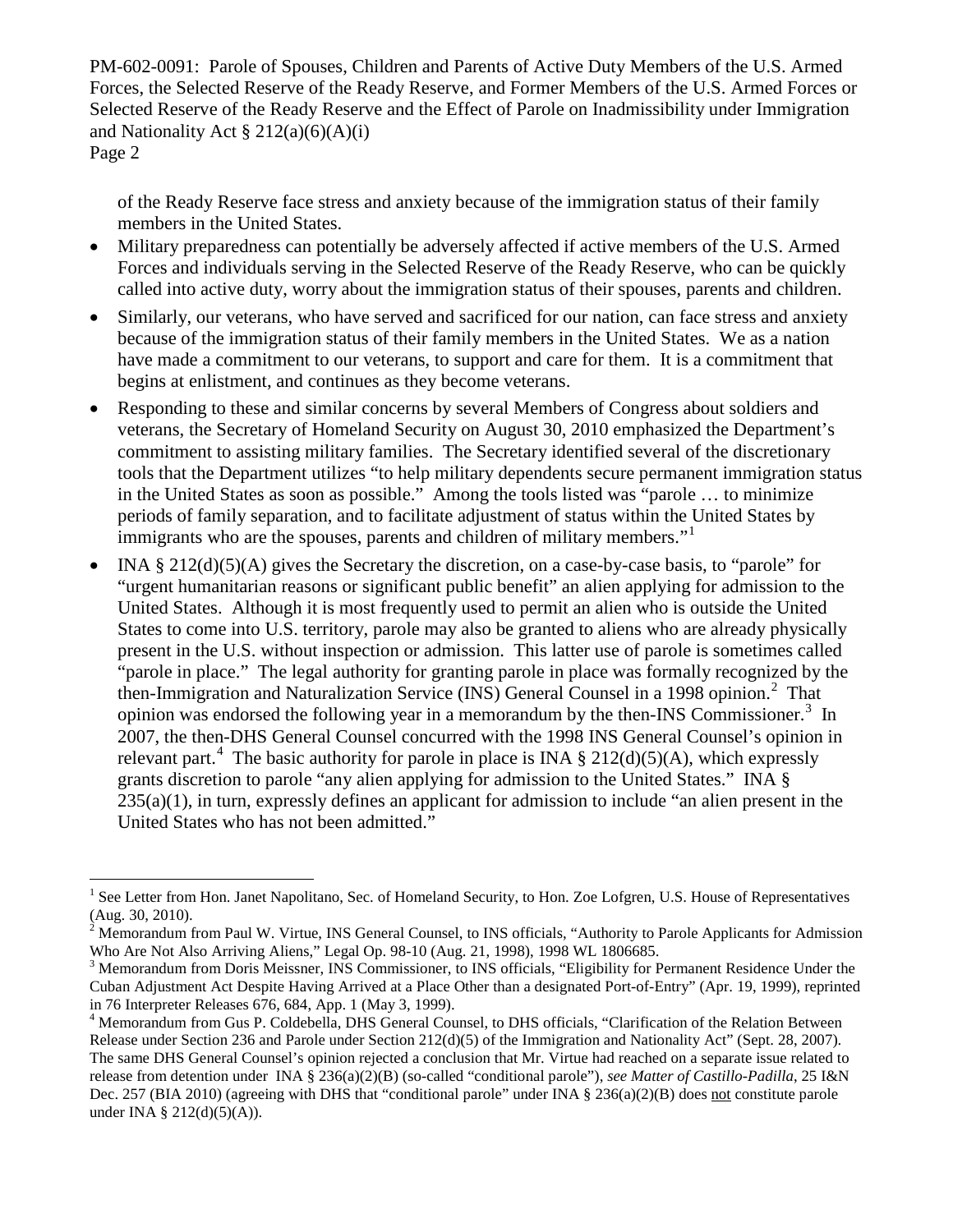• This PM addresses two related issues. The first is a policy question: Should parole in place be granted to certain family members of active duty members of the U.S. Armed Forces, individuals in the Selected Reserve of the Ready Reserve, or individuals who previously served in the U.S. Armed Forces or the Selected Reserve of the Ready Reserve? The second is a legal question: Does parole in place (for military family members or anyone else) affect whether an alien is inadmissible under INA § 212(a)(6)(A)(i)? That provision is discussed below and is critical to determining the alien's eligibility for adjustment of status under INA § 245.

# **A. Parole in Place for Spouses, Children and Parents of Active Members of the U.S. Armed Forces, Individuals in the Selected Reserve of the Ready Reserve or Individuals Who Previously Served in the U.S. Armed Forces or the Selected Reserve of the Ready Reserve**

As noted above, the decision whether to grant parole under INA  $\S 212(d)(5)(A)$  is discretionary. Generally, parole in place is to be granted only sparingly. The fact that the individual is a spouse, child or parent of an Active Duty member of the U.S. Armed Forces, an individual in the Selected Reserve of the Ready Reserve or an individual who previously served in the U.S. Armed Forces or the Selected Reserve of the Ready Reserve, however, ordinarily weighs heavily in favor of parole in place. Absent a criminal conviction or other serious adverse factors, parole in place would generally be an appropriate exercise of discretion for such an individual. If  $USCIS<sup>5</sup>$  $USCIS<sup>5</sup>$  $USCIS<sup>5</sup>$  decides to grant parole in that situation, the parole should be authorized in one-year increments, with re-parole as appropriate.

# **B. Effect of Parole on Inadmissibility under INA § 212(a)(6)(A)(i) and Adjustment of Status under INA § 245**

INA § 212(a)(6)(A)(i) contains two closely related inadmissibility grounds. The first ground relates to the alien who is "present in the United States without being admitted or paroled." This inadmissibility ground generally covers those who entered the United States without inspection (and are still in the United States). Aliens who have entered the United States without inspection, while not "arriving aliens" as defined in  $8 \text{ C.F.R. } § 1001.1(q)$ , are eligible for parole because they remain applicants for admission.<sup>[6](#page-2-1)</sup>

The second inadmissibility ground in section  $212(a)(6)(A)(i)$  relates to the alien "who arrives in the United States at any time or place other than as designated by the [Secretary of Homeland Security]." Where the first inadmissibility ground leaves off, this one picks up. Using the present tense ("arrives"), it covers the alien who is in the process of entering U.S. territory without inspection. As is true throughout section 212(a), the choice of tense ("arrives") is clearly deliberate. In enacting the various inadmissibility grounds in section 212(a), Congress was very specific as to whether the

<span id="page-2-0"></span><sup>&</sup>lt;sup>5</sup> ICE and CBP also have parole authority. "Memorandum of Agreement between USCIS, ICE, and CBP for the purpose of coordinating the concurrent exercise by USCIS, ICE, and CBP of the Secretary's Parole Authority Under INA § 212(d)(5)(A) with respect to certain aliens located outside of the United States," Addendum I (September 2008). Their decisions whether to grant parole are outside the scope of the present PM.  $6 \text{ INA } 8\,235(a)(1)$ .

<span id="page-2-1"></span>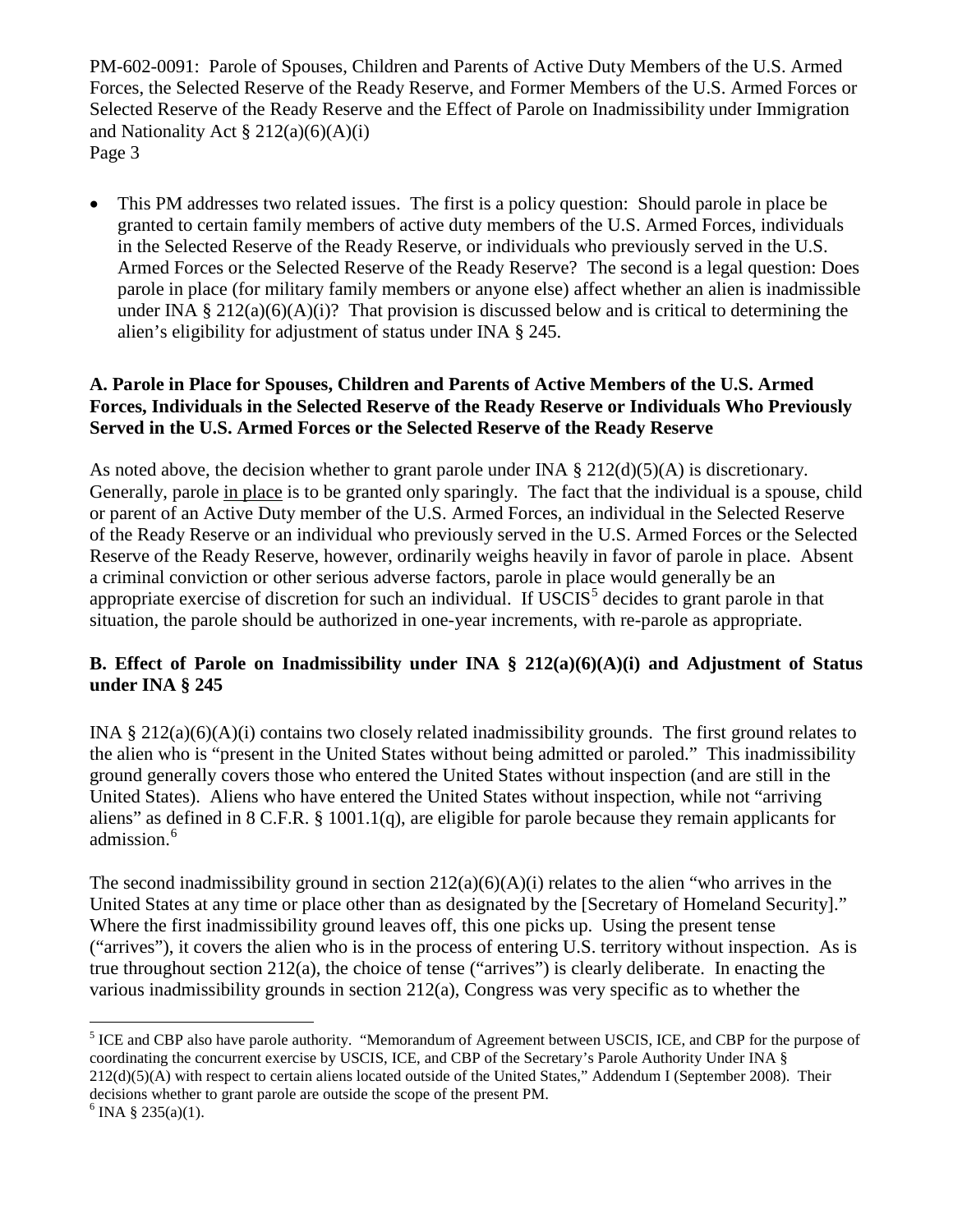individual grounds cover past, present, or future events, or some combination thereof.<sup>[7](#page-3-0)</sup> In particular, when Congress intended that a ground cover both past and present events, it said so explicitly.<sup>[8](#page-3-1)</sup> In contrast, in the second prong of section  $212(a)(6)(A)(i)$ , Congress used only the present tense. Moreover, if "arrives" were read as if it said "arrives or previously arrived," so as to cover any alien who had ever entered at an undesignated time or place, then the first prong of section  $212(a)(6)(A)(i)$ would be practically superfluous. Ordinarily, the only way for an alien to be present in the United States without admission or parole, as the first prong requires, is to have entered without inspection at some point in the past.<sup>[9](#page-3-2)</sup> Those individuals would already be covered by the second prong if "arrives" were read to mean "arrives or previously arrived."

The two inadmissibility grounds contained within section  $212(a)(6)(A)(i)$  are thus complementary. Together, they capture aliens who have already achieved entry without inspection and those who are in the process of attempting such entry.

Reading "arrives" as if it said "arrives or has previously arrived"<sup>[10](#page-3-3)</sup> would also produce at least two anomalies. First, as noted, it would render the first prong of section  $212(a)(6)(A)(i)$  practically superfluous. Second, in combination with another inadmissibility ground, section  $212(a)(9)(B)(i)$ . reading "arrives" as "arrives or has previously arrived" would lead to results that Congress could not possibly have intended. The latter ground renders inadmissible any alien who has ever been unlawfully present in the United States for more than 180 days and then departs, but it limits the inadmissibility to either 3 years or 10 years, depending on the duration of the unlawful presence. If the second inadmissibility ground in section  $212(a)(6)(A)(i)$  were interpreted to mean that any prior entry

<span id="page-3-0"></span><sup>&</sup>lt;sup>7</sup> Some inadmissibility grounds, like the second prong of  $212(a)(6)(A)(i)$ , cover only present conduct. *See, e.g.*, sections 212(a)(1)(A)(i) (determined "to *have* a communicable disease of public health significance")(emphasis added); 212(a)(1)(A)(iv) ("determined … to *be* a drug addict") (emphasis added); 212(a)(6)(D) ("*is* a stowaway") (emphasis added). Other grounds cover only events that have occurred in the past (up to and including the present time). *See, e.g.*, sections 212(a)(3)(B)(i) ("*has engaged* in a terrorist activity) (emphasis added); 212(a)(3)(E)(ii) ("ordered, incited, assisted, or otherwise participated in genocide"); 212(a)(6)(E) ("knowingly *has encouraged, induced, assisted, abetted, or aided* any other alien to enter or to try to enter the United States in violation of law") (emphasis added). Still others cover only predictions of future activity. *See, e.g.*, sections 212(a)(4)(A) ("is likely at any time to become a public charge"); 212(a)(10)(A) ("coming to the United States to practice polygamy").

<span id="page-3-1"></span><sup>&</sup>lt;sup>8</sup> See, e.g., sections 212(a)(2)(D)(ii) ("procures or attempts to procure, or [less than ten years earlier] procured or attempted to procure ... prostitutes");  $212(a)(3)(D)(i)$  ("is or has been a member of or affiliated with the Communist ... party");  $212(a)(6)(C)(i)$  (fraudulently "seeks to procure (or has sought to procure or has procured) a visa, other documentation, or admission into the United States or other benefit ...");  $212(a)(6)(C)(ii)$  ("falsely represents, or has falsely represented, himself or herself" to be a U.S. citizen).

<span id="page-3-2"></span><sup>&</sup>lt;sup>9</sup> There is one scenario in which the first prong of section  $212(a)(6)(A)(i)$  would capture an alien who does not fall within even the more expansive interpretation of the second prong. If the alien seeks admission at a designated port of entry, is denied admission, is detained, escapes from detention, and then makes his or her way into the interior, he or she would be inadmissible under the first ground but not the second one. It would be far-fetched, however, to assume that this was the <u>only</u> intended use of the first ground in 212(a)(6)(A)(i) (present without admission or parole).<br><sup>10</sup> Former AFM section 40.6.2(a)(3)(ii) had stated that "[i]nadmissibility does not continue after the alien has departed

<span id="page-3-3"></span>United States." But if this language were interpreted to imply the converse – i.e., that inadmissibility *does* continue even after the alien has long since arrived in the United States (and terminates *only* upon departure) – the assumption would have to be that "arrives" means "arrives or, if the person has not departed, has arrived." There is no apparent legal basis or policy reason to interpret "arrives" in that way.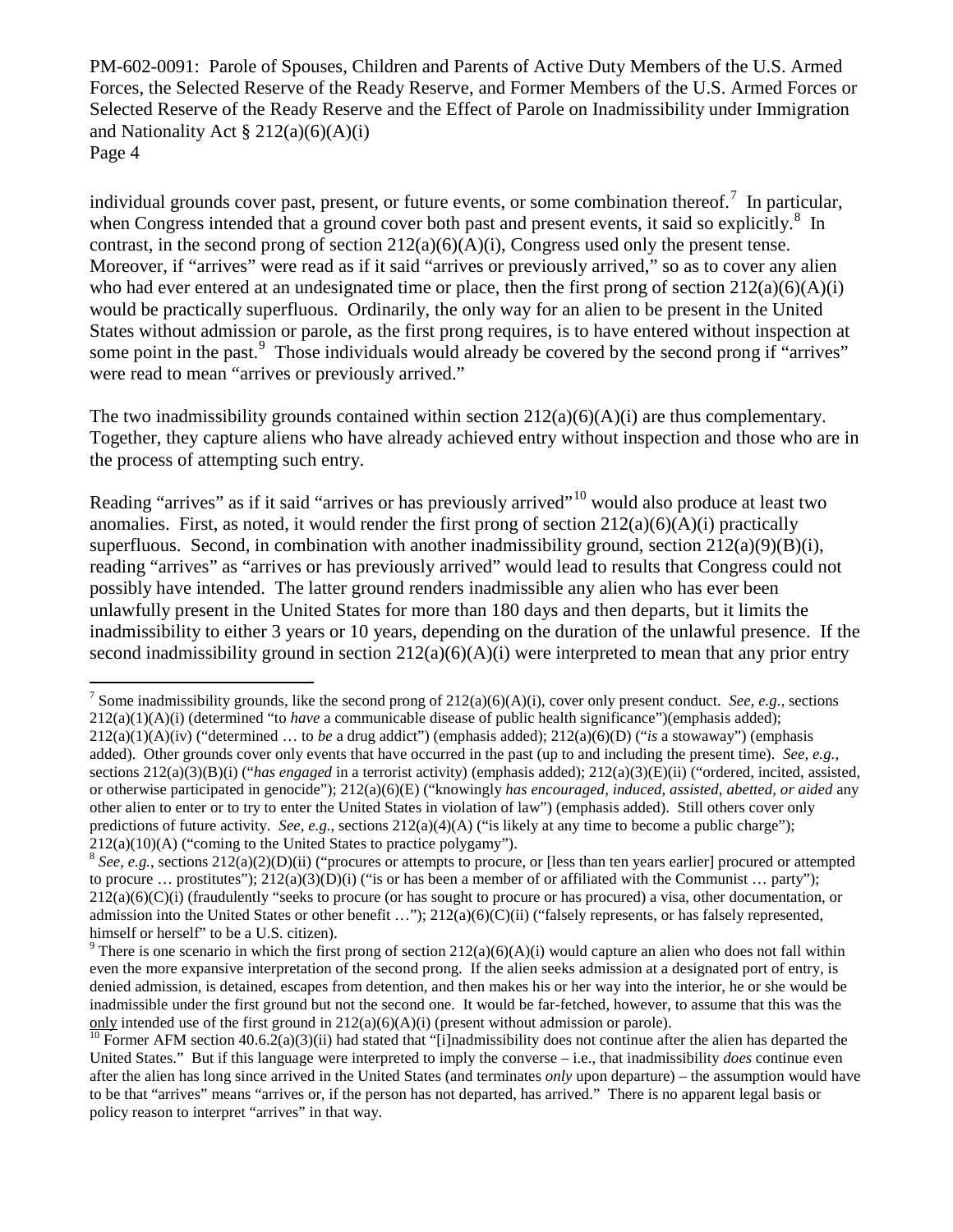without inspection renders the alien inadmissible, then both the 180-day threshold and the 3-year and 10-year limitations on inadmissibility under section 212(a)(9)(B)(i) would be meaningless. One who enters without inspection and remains for less than 180 days – even one day, for that matter – and then leaves, is not inadmissible at all under section  $212(a)(9)(B)(i)$ , but it would not matter, because that person would be inadmissible for life under the more expansive reading of section  $212(a)(6)(A)(i)$ . Further, the alien who enters without inspection, remains for 8 months, and then leaves, is inadmissible under section  $212(a)(9)(B)(i)$ , but only for 3 years. That 3-year limitation would be meaningless, however, if section 212(a)(6)(A)(i) were interpreted to bar the person for life for the very same prior entry. $^{11}$  $^{11}$  $^{11}$ 

The above considerations all come into play when an alien who entered without inspection subsequently receives parole. Such an alien will no longer be inadmissible under the first ground in section  $212(a)(6)(A)(i)$  (present without having been admitted or paroled), because the alien has been paroled. And since that alien arrived in the United States only in the past, the second inadmissibility ground in section  $212(a)(6)(A)(i)$  is already inapplicable (even without the parole), because the alien is not one who "arrives" (present tense) at an undesignated time or place. It is not a question of *parole* curing or erasing the second inadmissibility ground. Rather, the alien who arrived in the past is already outside the ambit of that second ground; past arrivals are the subject of the first ground.

Interpreting the explicit statutory language exactly as it is written therefore avoids all these anomalies. An alien who entered the United States without inspection, but subsequently receives parole, is not inadmissible under either of the two inadmissibility grounds contained in section  $212(a)(6)(A)(i).$  $212(a)(6)(A)(i).$  $212(a)(6)(A)(i).$ <sup>12</sup>

For an alien who entered without inspection, a grant of parole under INA  $\S 212(d)(5)(A)$  affects at least two of the eligibility requirements for adjustment of status. First, adjustment of status requires that the person be "admissible." INA  $\S$  245(a)(2). As discussed above, parole eliminates one ground of inadmissibility, section 212(a)(6)(A)(i). Second, adjustment of status requires that the alien have been "inspected and admitted or paroled." INA § 245(a). The grant of parole under INA § 212(d)(5)(A) overcomes that obstacle as well. The alien must still, however, satisfy all the other requirements for adjustment of status. One of those requirements is that, except for immediate

<span id="page-4-0"></span> $11$  The only apparent counter-point is that, even if the language of the second prong ("arrives") were read to mean "arrives" or has ever arrived," the limitations built into section  $212(a)(9)(B)(i)$  would still be meaningful with respect to overstays (as opposed to those who entered without inspection). Nothing in the legislative history of section  $212(a)(9)(B)(i)$ , however, suggests a specific congressional focus on overstays, or a desire to distinguish between the two groups of undocumented aliens, or an intent to subject an alien to lifelong inadmissibility for having once before entered without inspection. Moreover, if a prior entry without inspection were enough to bar a person for life, then INA § 212(a)(9)(C), which prescribes that result only when the entry without inspection follows either one year of unlawful presence or a removal order, would be superfluous.

<span id="page-4-1"></span><sup>&</sup>lt;sup>12</sup> This analysis pertains exclusively to INA § 212(a)(6)(A)(i). It does not and is not intended to disturb the long-standing principles that an alien granted parole remains an applicant for admission who is considered to be constructively standing at the border, *see* INA § 101(a)(13)(B); *Leng May Ma v. Barber*, 357 U.S. 185, 189 (1958); *Ibragimov v. Gonzales*, 476 F.3d 125, 134 (2d Cir. 2008); and that "an application for admission [is] a continuing one," *Matter of Valenzuela-Felix*, 26 I&N Dec. 53, 56 (BIA 2012) (parole for criminal prosecution).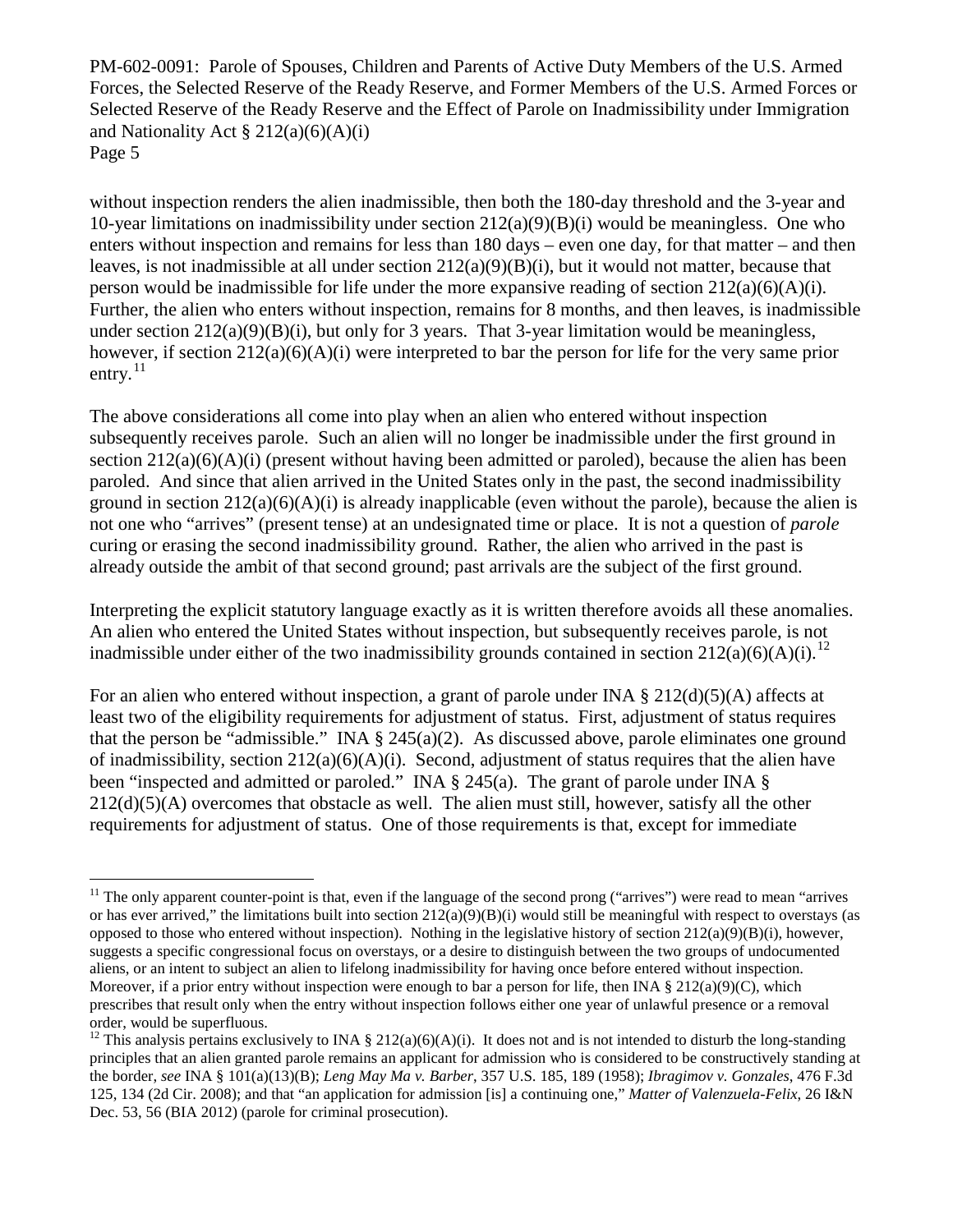relatives of United States citizens and certain other individuals,<sup>[13](#page-5-0)</sup> the person has to have "maintain[ed] continuously a lawful status since entry into the United States." INA § 245(c)(2). Parole does not erase any periods of prior unlawful status. Thus, an alien who entered without inspection will remain ineligible for adjustment, even after a grant of parole, unless he or she is an immediate relative or falls within one of the other designated exemptions. Moreover, even an alien who satisfies all the statutory prerequisites for adjustment of status additionally requires the favorable exercise of discretion.

This PM supersedes any previous USCIS guidance on these issues, including the Memorandum to Field Leadership (AD07-18) at 5-6 (March 3, 2009).

# **Implementation**

AFM Chapters 21.1 and 40.6 (AFM Update AD 12-30) are updated as follows.

 $\mathcal{F}$  1. A new section 21.1(c) is added to read:

# **21.1 General Information About Relative Petitions**

\* \* \* \* \*

(c) Special Parole Consideration for Spouses, Children and Parents of Active Duty Members of the U.S. Armed Forces, individuals in the Selected Reserve of the Ready Reserve or Individuals Who Previously Served in the U.S. Armed Forces or the Selected Reserve of the Ready Reserve. The decision whether to grant parole under INA § 212(d)(5)(A) is discretionary. Generally, USCIS grants parole in place only sparingly. The fact that the individual is a spouse, child or parent of an Active Duty member of the U.S. Armed Forces, an individual in the Selected Reserve of the Ready Reserve or an individual who previously served in the U.S. Armed Forces or the Selected Reserve of the Ready Reserve, however, ordinarily weighs heavily in favor of parole in place. Absent a criminal conviction or other serious adverse factors, parole in place would generally be an appropriate exercise of discretion for such an individual. If USCIS decides to grant parole in that situation, the parole should be authorized in one-year increments, with extensions of parole as appropriate.

To request parole, the alien must submit to the director of the USCIS office with jurisdiction over the alien's place of residence:

- o Completed Form I-131, Application for Travel Document (The USCIS Director has determined that in this situation the Form I-131 may be filed without fee, per 8 CFR 103.7(d));
- o Evidence of the family relationship;

<span id="page-5-0"></span> $13$  INA § 245(c)(2) also exempts certain employment-based immigrants whose unlawful presence was for 180 days or less, in accordance with INA § 245(k)(2); aliens who were unlawfully present only in the past, without "fault" or for "technical reasons;" and certain subcategories of "special immigrant" described in INA § 101(a)(27)(H), (I), (J), or (K).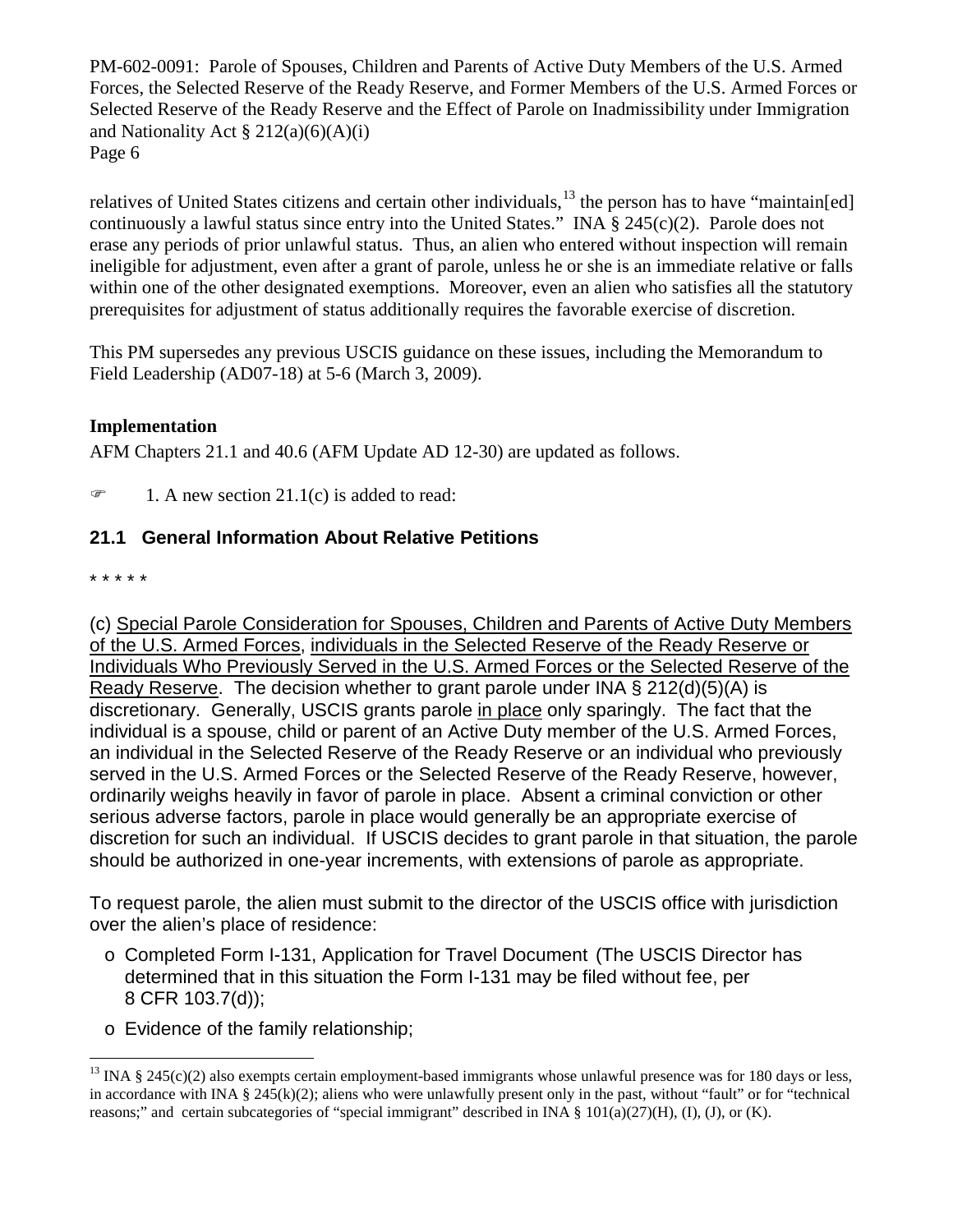- o Evidence that the alien's family member is an Active Duty member of the U.S. Armed Forces, individual in the Selected Reserve of the Ready Reserve or an individual who previously served in the U.S. Armed Forces or the Selected Reserve or the Ready Reserve such as a photocopy of both the front and back of the service member's military identification card (DD Form 1173);
- o Two identical, color, passport style photographs; and
- $\circ$  Evidence of any additional favorable discretionary factors that the requestor wishes considered.
- $\mathcal{F}$  2. Chapter 40.6.2(a) of the AFM is revised:
	- a. By amending Chapter  $40.6.2(a)(1)$ ;
	- b. By deleting Chapter  $40.6.2(a)(3)(ii)$ ;
	- c. By deleting Chapter  $40.6.2(a)(4)(ii)$  and redesignating Chapter  $40.6.2(a)(4)(iii)$  as Chapter  $40.6.2(a)(4)(ii)$ ; and
	- d. By amending the redesignated Chapter  $40.6.2(a)(4)(ii)$ .

The revisions read as follows:

# **40.6.2 Individual Grounds of Inadmissibility Under INA Section 212(a)(6)**

# (a) **INA Section 212(a)(6)(A): Alien Present Without Admission or Parole or Who Arrives at Undesignated Time or Place**

(1) General. INA section 212(a)(6)(A)(i) contains two closely related inadmissibility grounds. The first ground relates to the alien who is "present in the United States without being admitted or paroled." This inadmissibility ground generally covers those who entered the United States without inspection (and are still in the United States).

The second inadmissibility ground in section 212(a)(6)(A)(i) relates to the alien "who arrives in the United States at any time or place other than as designated by the [Secretary of Homeland Security]." Where the first inadmissibility ground leaves off, this one picks up. Using the present tense ("arrives"), it covers the alien who is in the process of entering U.S. territory without inspection.

The two inadmissibility grounds contained within section  $212(a)(6)(A)(i)$  are thus complementary. Together, they capture aliens who have already achieved entry without inspection and those who are in the process of attempting such entry.

*Parole.* An alien who is paroled under INA section 212(d)(5)(A) will no longer be inadmissible under the first ground in section 212(a)(6)(A)(i) (present without being admitted or paroled), because the person has been paroled. And since that alien arrived in the United States only in the past, the second inadmissibility ground in section 212(a)(6)(A)(i) is already inapplicable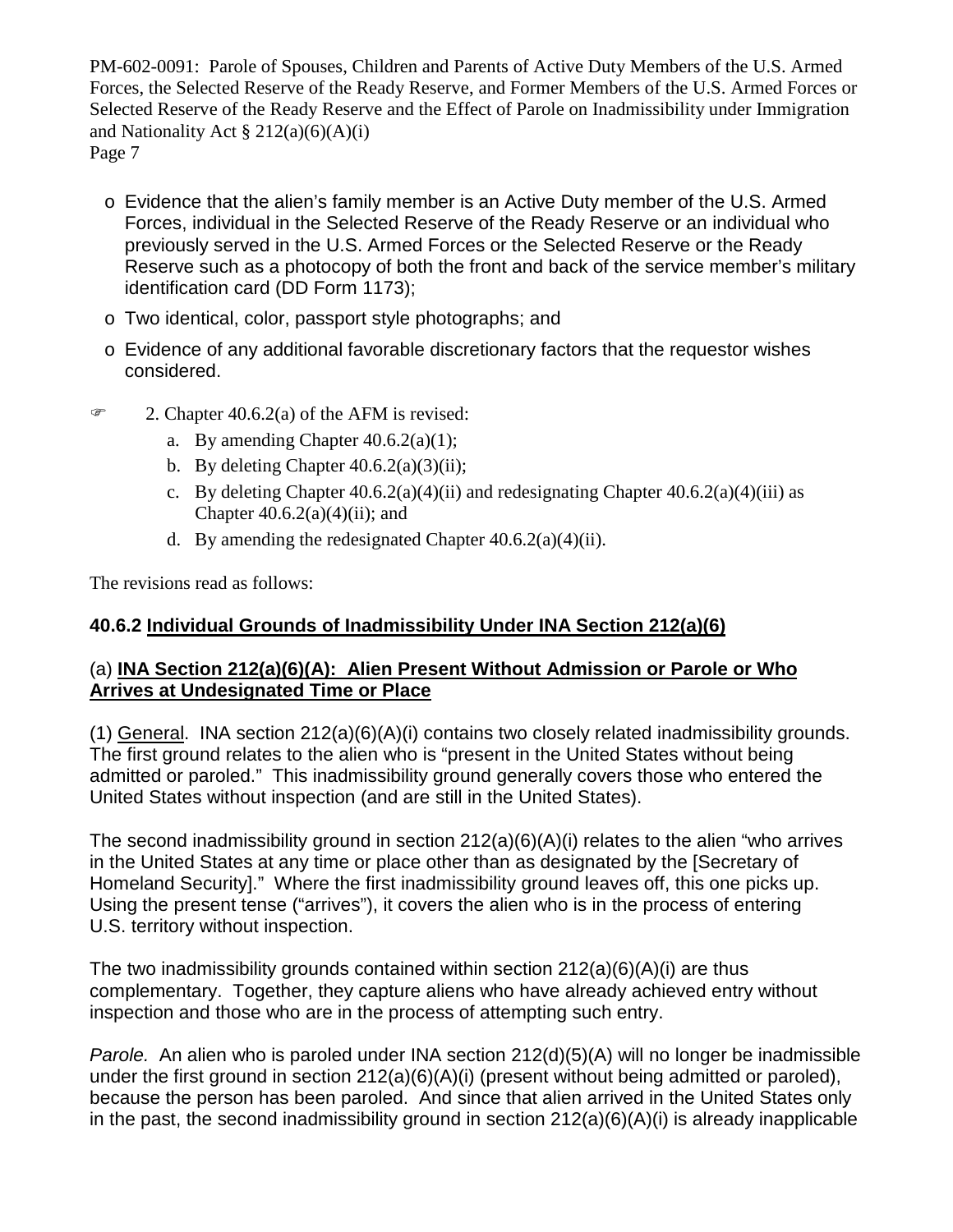(even without the parole), because the alien is not one who "arrives" (present tense) at an undesignated time or place. It is not a question of *parole* curing or erasing the second inadmissibility ground. Rather, the alien who arrived in the past is already outside the ambit of that second ground; past arrivals are the subject of the first ground. Thus, an alien who entered the United States without inspection, but subsequently receives parole, is not inadmissible under either of the two inadmissibility grounds contained in section 212(a)(6)(A)(i).

For an alien who entered without inspection, a grant of parole under INA  $\S 212(d)(5)(A)$ affects at least two of the eligibility requirements for adjustment of status. First, adjustment of status requires that the person be "admissible." INA § 245(a)(2). As discussed above, parole eliminates one ground of inadmissibility, section 212(a)(6)(A)(i). Second, adjustment of status requires that the alien have been "inspected and admitted or paroled." INA § 245(a). The grant of parole overcomes that obstacle as well. The alien must still, however, satisfy all the other requirements for adjustment of status. One of those requirements is that, except for immediate relatives of United States citizens and certain other exempt categories listed in INA section 245(c)(2), the person has to have "maintain[ed] continuously a lawful status since entry into the United States." Parole does not erase any periods of prior unlawful status or any other applicable grounds of inadmissibility. An alien who entered without inspection will therefore remain ineligible for adjustment, even after a grant of parole, unless he or she is an immediate relative or falls within one of the other designated exemptions. Moreover, even an alien who satisfies all the statutory prerequisites for adjustment of status additionally requires the favorable exercise of discretion.

\* \* \* \* \*

(4) Exemptions and Waivers

\* \* \* \* \*

(ii) Waivers. There are no waivers available to applicants inadmissible under INA section 212(a)(6)(A)(i) other than the waivers (or inapplicabilities) described in AFM Chapter 40.6.1(b) or (c). As stated in AFM Chapter 40.6.2(a)(1), however, an alien paroled under INA section  $212(d)(5)(A)$  is not inadmissible under INA section  $212(a)(6)(A)(i)$ .

\* \* \* \* \*